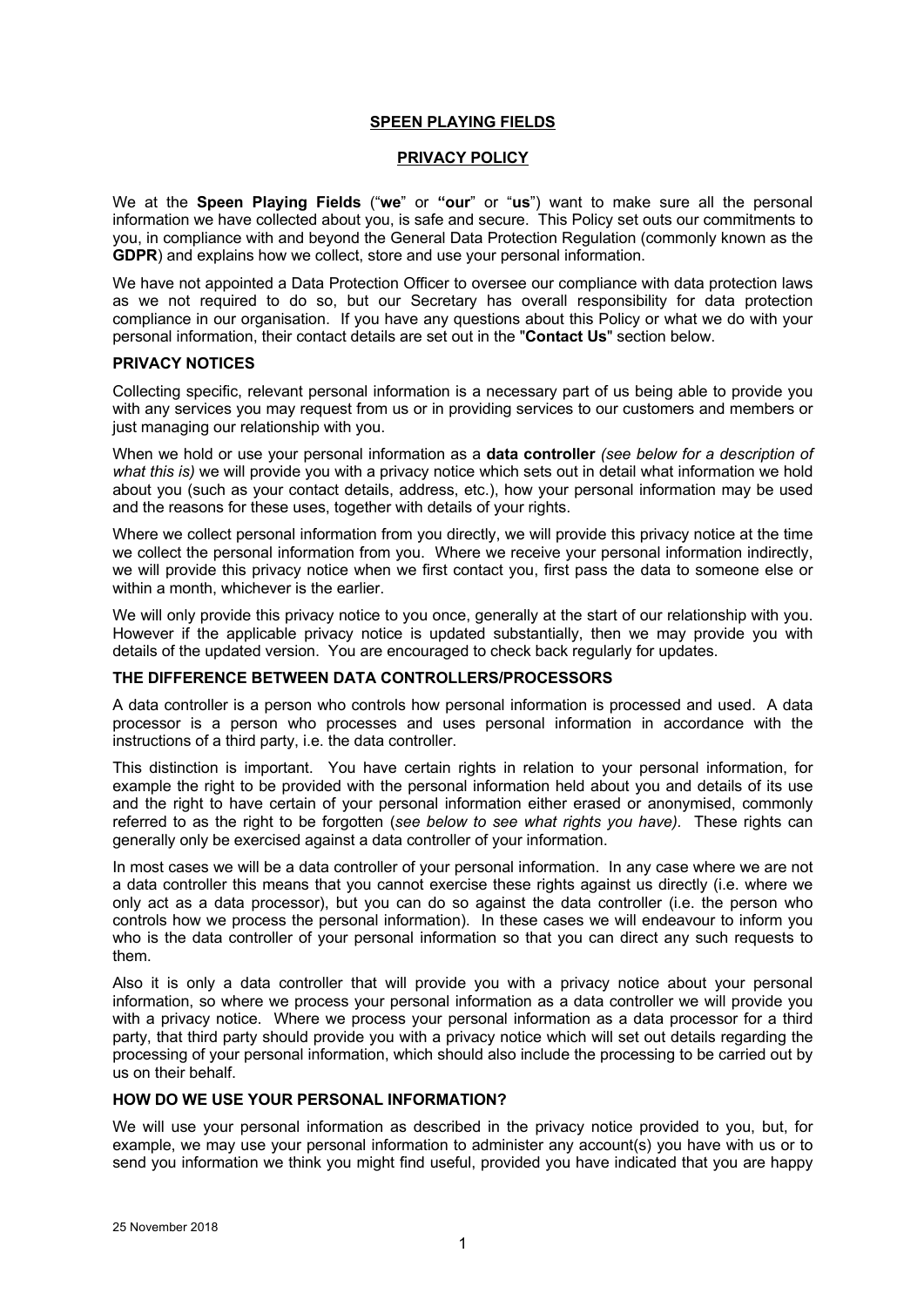to be contacted for these purposes. To see how we use your personal information, please see the PF Privacy Notice, in Appendix A.

### **WHO DO WE SHARE YOUR PERSONAL INFORMATION WITH?**

Details of how we disclose your personal information are set out in the relevant privacy notice provided to you, but generally it is where we need to do so in order to run our organisation (e.g. where other people process information for us). In such circumstances, we will put in place arrangements to protect your personal information. Outside of that we do not disclose your personal information unless we are required to do so by law.

If we transfer personal information about you outside the European Economic Area (EEA), we will let you know and ensure that all reasonable security measures are taken and that any third party processers will be required to process the information in accordance with information protection laws and we will notify you in your privacy notice if we are the information controller.

We do not sell, trade or rent your personal information to others.

### **HOW LONG DO WE HOLD ON TO YOUR PERSONAL INFORMATION?**

Further details of how long we hold onto your personal information for are set out in the relevant privacy notice provided to you, but we will only hold your information for as long as is necessary or where you ask us to delete records we may delete it earlier.

The duration for which we retain your personal information will differ depending on the type of information and the reason why it was collected. However, in some cases personal information may be retained on a long term basis: for example, personal information that we need to retain for legal purposes will normally be retained for at least six years in accordance with usual commercial practice and regulatory requirements.

### **WHAT ARE YOUR RIGHTS?**

Full details of your rights set out in the relevant privacy notice provided to you, but you are entitled by law to ask for a copy of your personal information at any time. You are also entitled to ask us to correct, delete or update your personal information, to send your personal information to you or another organisation and to object to automated decision making. Where you have given us your consent to use your personal information in a particular manner, you also have the right to withdraw this consent at any time.

To exercise any of your rights, or if you have any questions relating to your rights, please contact us by using the details set out in the "**Contact**" section below. You can also unsubscribe from any **direct marketing** by clicking on the unsubscribe link in the marketing messages we send to you.

You should note that some of your rights may not apply as they have specific requirements and exemptions which apply to them and they may not also apply to personal information recorded and stored by us. However your right to withdraw consent or object to processing for direct marketing are absolute rights.

If you are unhappy with the way we are using your personal information you can complain to the UK Information Commissioner's Office or your local data protection regulator. More information about your legal rights can be found on the Information Commissioner's website at https://ico.org.uk/for-thepublic/. However, we are here to help and would encourage you to contact us to resolve your complaint first.

#### **SECURITY**

We employ a variety of technical and organisational measures to keep your personal information safe and to prevent unauthorised access to, or use, or disclosure of it. Unfortunately, no information transmission over the Internet is guaranteed 100% secure nor is any storage of information always 100% secure, but we do take all appropriate steps to protect the security of your personal information.

### **CHANGES TO THIS POLICY**

Any changes we may make to this Policy in the future will be posted on our Site and, where appropriate, notified to you by e-mail. When we change this Policy in a material way, we will update the version date at the bottom of this page. Please check back frequently to see any updates or changes to this Policy and should you object to any alteration, please contact us as set out in the "**Contact Us**" section below.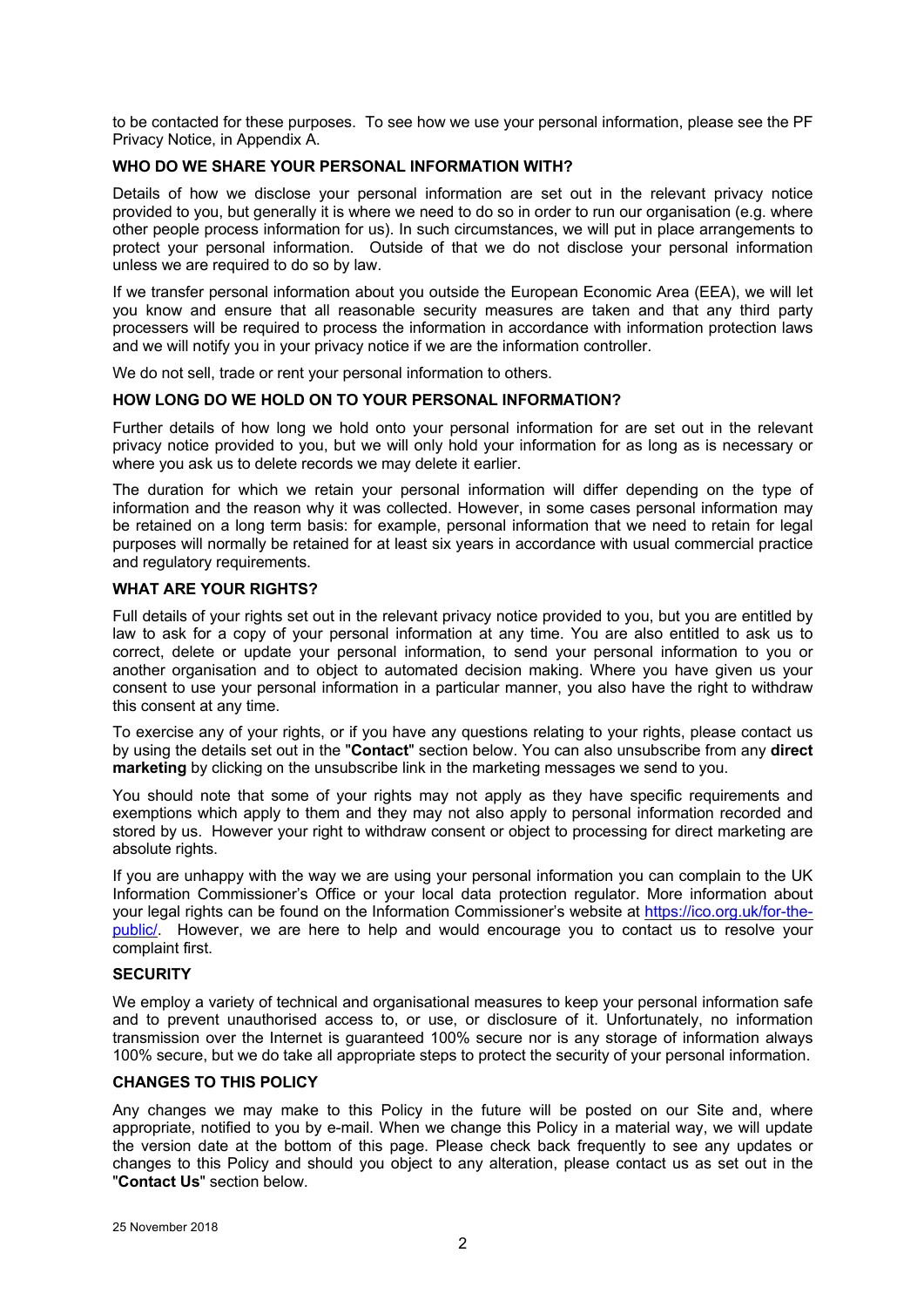# **CONTACT US**

In the event of any query or complaint in connection with the information we hold about you, please email **playingfields@speenbucks.org.uk** or write to us at Speen Playing Fields, Hampden Road, Speen Bucks HP27 0RU

Whilst this privacy policy sets out a general summary of your legal rights in respect of personal information, this is a very complex area of law. More information about your legal rights can be found on the Information Commissioner's website at https://ico.org.uk/for-the-public/.

**Version Date: 25 November 2018**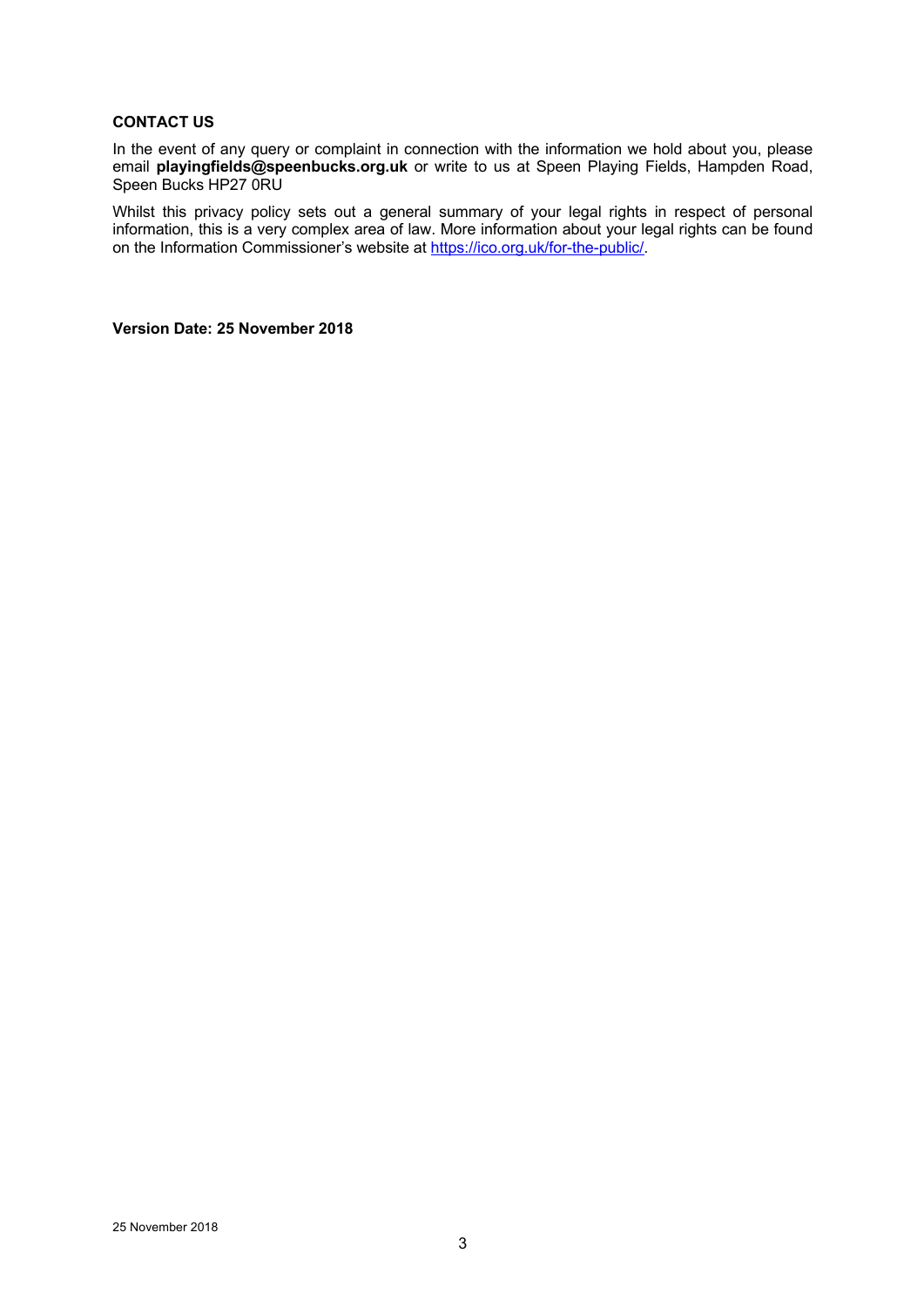# **APPENDIX A – SPF PRIVACY NOTICE**

# **SPEEN PLAYING FIELDS**

## **PRIVACY NOTICE FOR SUPPORTERS**

We are committed to respecting your privacy. This notice is to explain how we may use personal information we collect before, during and after your membership with us. This notice applies to you if you have registered to become or are a member of our club. This notice explains how we comply with the law on data protection, what your rights are and for the purposes of data protection we will be the controller of any of your personal information.

#### References to **we**, **our** or **us** in this privacy notice are to **Speen Playing Fields, Hampden Road, Speen, registered Charity No. 300331.**

A **supporter** is an individual who; makes charitable donations to us or, participates in our Monthly Draw, or attends one of our events, or volunteers to provide maintenance services to us.

We have **not** appointed a Data Protection Officer to oversee our compliance with data protection laws as we not required to do so, but our Secretary has overall responsibility for data protection compliance in our organisation. Contact details are set out in the "Contact Us" section at the end of this privacy notice.

# 1. **PERSONAL INFORMATION WE MAY COLLECT FROM YOU**

Depending on the type of support you provide to us, you may provide us with or we may obtain **personal information** about you, such as information regarding your:

- o personal contact details that allows us to contact you directly such as name, title, address, email addresses and telephone numbers;
- $\circ$  records of your interactions with us such as telephone conversations, emails and other correspondence and your instructions to us;
- o records of your attendance at any events hosted by us;
- o images in video and/or photographic form obtained at our events;

# 2. **WHERE WE COLLECT YOUR INFORMATION**

We typically collect personal information about you when you give financial support to our activities, attend our events, participate in our Monthly Draw or when you correspond with us by phone, e-mail or in some other way.

#### 3. **USES MADE OF THE INFORMATION**

The table below describes the main purposes for which we process your personal information, the categories of your information involved and our lawful basis for being able to do this.

| <b>Purpose</b>                                                           | <b>Personal Information</b><br><b>Processed</b>                                                         | <b>Lawful Basis For Processing</b>                                                                    |
|--------------------------------------------------------------------------|---------------------------------------------------------------------------------------------------------|-------------------------------------------------------------------------------------------------------|
| To administer our<br><b>Monthly Draw</b>                                 | Personal contact information,<br>payment information and<br>records of your winnings (if<br>applicable) | This is necessary to enable us to<br>properly manage your<br>membership of our Monthly Draw           |
| For the purposes of<br>promoting Speen Playing<br>Fields and our events. | Personal contact information<br>and images in video and/or<br>photographic form.                        | Where you have given us your<br>explicit consent to do so.                                            |
| To administer your<br>attendance at our events                           | Personal contact information<br>and records of payment.                                                 | This is necessary to enable us to<br>register you on and administer<br>your attendance at our events. |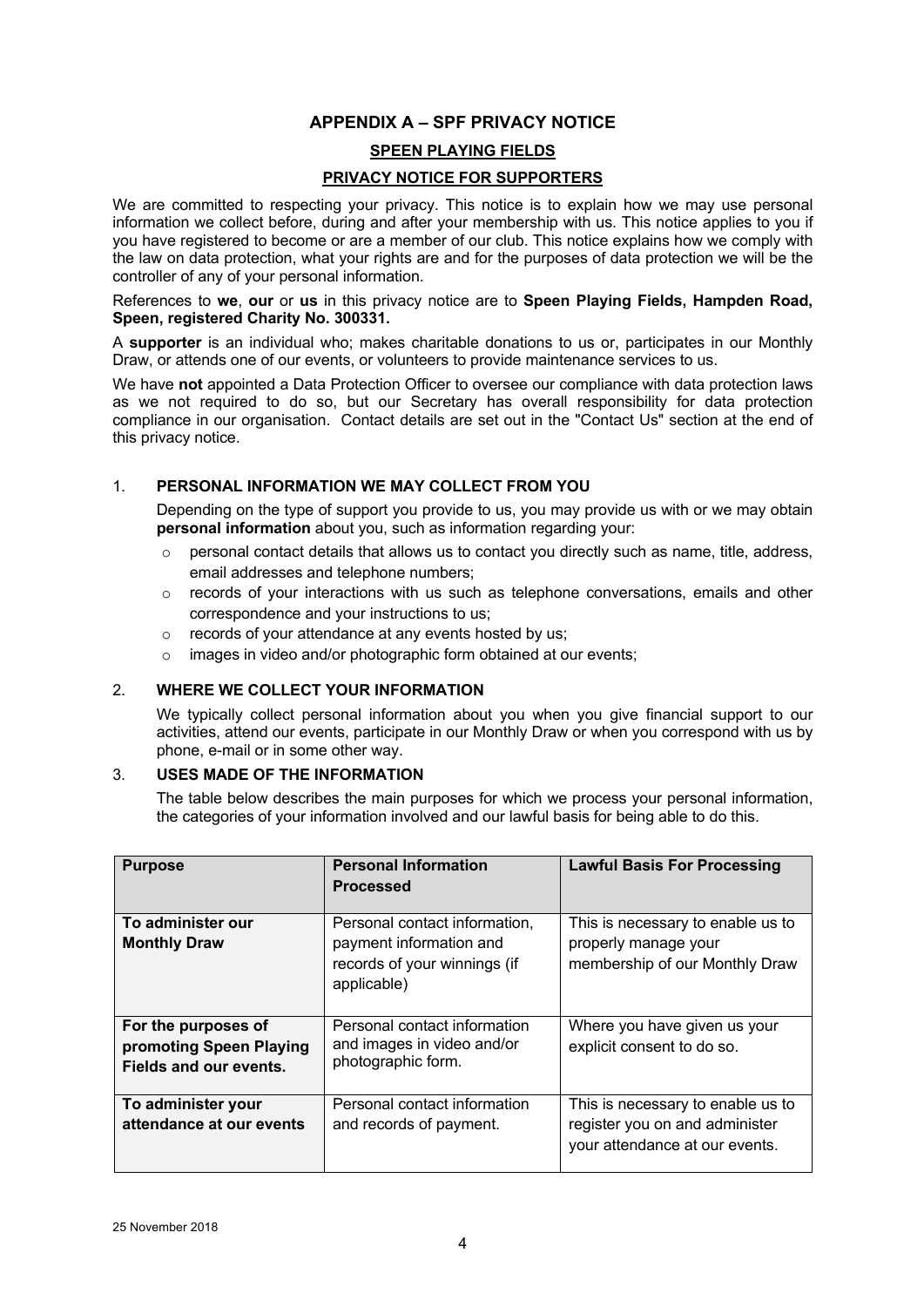| To answer your queries<br>or complaints | Personal contact and records of<br>your interactions with us | We have a legitimate interest to<br>respond to complaints.                                                                                                                                                                  |
|-----------------------------------------|--------------------------------------------------------------|-----------------------------------------------------------------------------------------------------------------------------------------------------------------------------------------------------------------------------|
| <b>Retention of records</b>             | All the personal information we                              | We have a legitimate interest in                                                                                                                                                                                            |
|                                         | collect.                                                     | retaining records whilst they may<br>be required in relation to<br>complaints or claims. We need to<br>retain records in order to properly<br>administer and manage our<br>Monthly Draw.<br>We will not retain any personal |
|                                         |                                                              | information after such time that<br>you have requested for your data<br>to be erased from our records.                                                                                                                      |

Where you have given us your consent to use your personal information in a particular manner. you have the right to withdraw this consent at any time, which you may do by Contact us as described in the "Contact us" section below.

Please note however that the withdrawal of your consent will not affect any use of the data made before you withdrew your consent and we may still be entitled to hold and process the relevant personal information to the extent that we are entitled to do so on bases other than your consent. Withdrawing consent may also have the same effects as not providing the information in the first place, for example we may no longer be able to provide certain member benefits to you.

# 4. **DIRECT MARKETING**

**Email, post and SMS marketing**: from time to time, we may contact you by email, post or SMS with information about fund raising and events we believe you may be interested in.

We will only send marketing messages to you in accordance with the marketing preferences you set. You can then let us know at any time that you do not wish to receive marketing messages by Contact us as described in the "Contact us" section below.

# 5. **DISCLOSURE OF YOUR PERSONAL INFORMATION**

We share personal information with the following parties:

- o **Any party approved by you.**
- o **The Government or our regulators**: where we are required to do so by law or to assist with their investigations or initiatives.
- o **Police, law enforcement and security services**: to assist with the investigation and prevention of crime and the protection of national security.

### 6. **TRANSFERRING YOUR PERSONAL INFORMATION INTERNATIONALLY**

The personal information we collect is not transferred to and stored in countries outside of the UK and the European Union.

### 7. **HOW LONG DO WE KEEP PERSONAL INFORMATION FOR?**

The duration for which we retain your personal information will differ depending on the type of information and the reason why we collected it from you. However, in some cases personal information may be retained on a long-term basis: for example, personal information that we need to retain for legal purposes will normally be retained in accordance with usual commercial